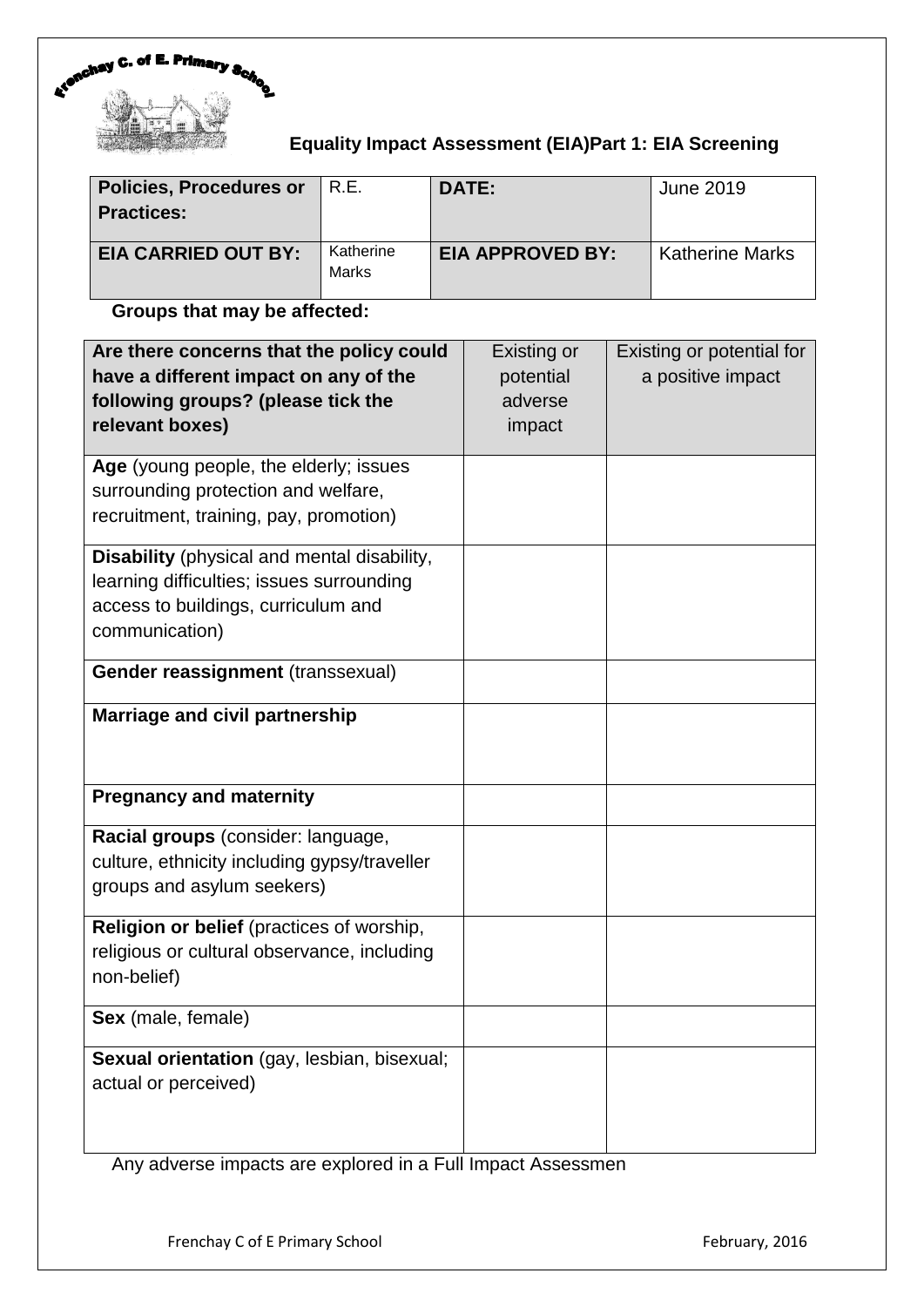# **FRENCHAY C OF E PRIMARY SCHOOL**

# **Religious Education Policy**

#### **1 Rationale**

- **1.1** Religious Education is central to the purpose of Frenchay C of E Primary and makes an important contribution to fulfilling the school's motto 'Learn, Enjoy, Care, Achieve, together. As a church school we see that our faith informs all all aspects of our life together and commits us to search for truth.
- **1.2** Religious Education in Frenchay C of E Primary School explores how individuals and communities make meaning and sense of their lives through the great religions of the world. It enables pupils to know about, understand and respond to the important and ultimate questions of life. Religious Education is taught in such a way that it inspires pupils to explore, develop and affirm their own faith and values and have respect for the faith, beliefs and values of others.

#### **2 Aims**

- **2.1** At Frenchay C of E Primary School Religious Education aims to:
	- To develop pupil's knowledge and understanding of Christian beliefs and practices so that they understand the importance of the bible, the role of the church and recognise that for Christians their faith provides a way of interpreting life and its meaning.
	- To develop knowledge and understanding of the beliefs and practices of some of the other principal religions in Britain.
	- To understand how belief may impact on culture, relationships, values and lifestyle.
	- To understand how belief can be expressed in a variety of ways. including art, dance, music, ritual celebration and in different cultural settings.
	- To assist pupils in their own search for meaning and purpose in life.
	- To enable pupils to develop spiritually, morally, culturally and socially by helping them to reflect upon personal feelings and relationships.
	- To help pupils develop a sense of awe, wonder and mystery.
	- To explore concepts love, forgiveness and sacrifice.
	- To develop skills of reflection, empathy, communication, analysis and evaluation etc.
	- To develop attitudes of respect, sensitivity, open mindedness and selfesteem.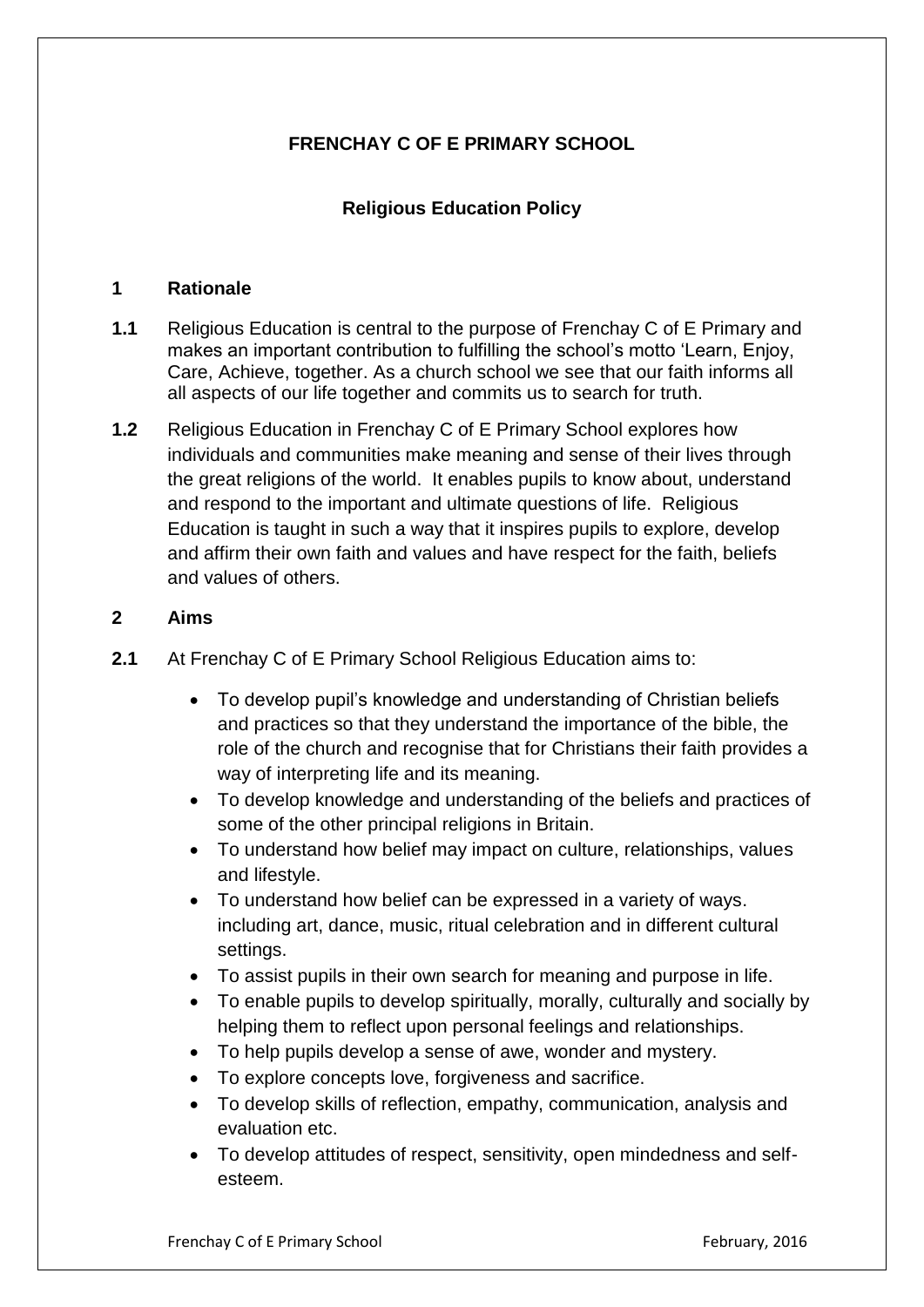## **3 Approach**

- **3.1** Religious Education will be given at least 5% of curriculum time. In this school it is taught in accordance with the requirements of the LA through the 'S.A.C.R.E.' Agreed Syllabus: Mystery and Meaning. Lessons also utilise 'Understanding Christianity'.
- **3.2** 'S.A.C.R.E.' ensures that Religious Education contributes to children's spiritual, moral and cultural development
- **3.3** The agreed syllabus will be, in the main, Christian. The other World Religions taught are: Hinduism, Islam, Judaism and Sikhism

## **4. Legal Requirement**

**4.1** Parents have a legal right to withdraw their children from Religious Education lessons, but as Religious Education is so central to the life and identity of Frenchay C of E Primary School we would ask parent to discuss with the Headteacher any reasons they might have for doing this.

### **5 Key Principles**

- **5.1** The scheme of work for Religious Education will maintain a balance between the two attainment targets: learning about Religious and Learning from Religious.
- **5.2** There will be clear learning outcomes for all units of work.
- **5.3** The scheme of work will ensure that there is continuity and progression for pupils and opportunities for assessment in both attainment targets.
- **5.4** A range of teaching and learning activities will ensure that pupils learn effectively and with interest.
- **5.5** A range of visitors will be invited to support the teaching of Religious Education, and where possible, there will be planned visits to places of worship.

#### **6 Organisation**

- **6.1** The Religious Education Curriculum is delivered using the Programmes of Study from 'Mystery & Meaning' and 'Understanding Christianity'.
- **6.2** The teaching will be delivered through a variety of mediums including: I.C.T., books, artefacts and visits to places of worship (Hindu Temple, Synagogue and Muslim Temple). Close links with St. John the Baptist Church will enable each child to become familiar with Christian place of worship. Visitors from different faiths will be encouraged to come and share their beliefs in school.